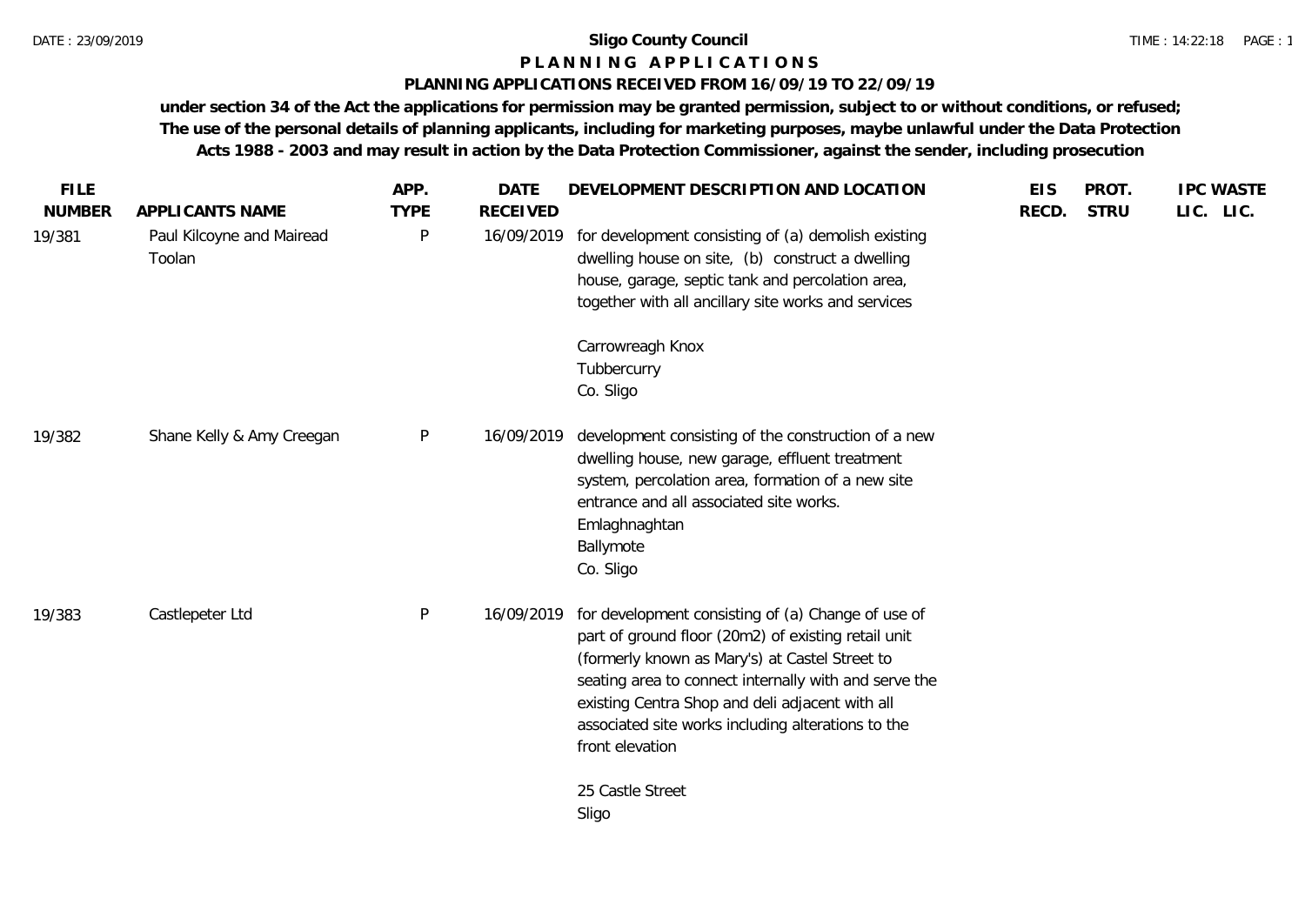# **P L A N N I N G A P P L I C A T I O N S**

### **PLANNING APPLICATIONS RECEIVED FROM 16/09/19 TO 22/09/19**

| <b>FILE</b>   |                            | APP.         | DATE       | DEVELOPMENT DESCRIPTION AND LOCATION                                                                                                | <b>EIS</b> | PROT.       | <b>IPC WASTE</b> |
|---------------|----------------------------|--------------|------------|-------------------------------------------------------------------------------------------------------------------------------------|------------|-------------|------------------|
| <b>NUMBER</b> | APPLICANTS NAME            | <b>TYPE</b>  | RECEIVED   |                                                                                                                                     | RECD.      | <b>STRU</b> | LIC. LIC.        |
| 19/384        | Sam & Larry Cadden         | $\mathsf{P}$ | 16/09/2019 | for development consisting of the construction of a<br>two storey extension to side of dwelling house                               |            |             |                  |
|               |                            |              |            | 40 Dorrins Strand<br>Strandhill                                                                                                     |            |             |                  |
|               |                            |              |            | Co. Sligo                                                                                                                           |            |             |                  |
| 19/385        | Peter and Sylvia Gallagher | P            | 17/09/2019 | for development consisting of the construction of a<br>garden shed (31 sq.m internal plan floor area), and<br>associated site works |            |             |                  |
|               |                            |              |            | Carrowreagh Knox                                                                                                                    |            |             |                  |
|               |                            |              |            | Tubbercurry                                                                                                                         |            |             |                  |
|               |                            |              |            | Co. Sligo                                                                                                                           |            |             |                  |
| 19/386        | Dmac Media Ltd             | P            | 17/09/2019 | for development consisting of alterations to existing<br>elevations                                                                 |            |             |                  |
|               |                            |              |            |                                                                                                                                     |            |             |                  |
|               |                            |              |            | Unit 12C                                                                                                                            |            |             |                  |
|               |                            |              |            | Cleveragh Business Centre                                                                                                           |            |             |                  |
|               |                            |              |            | Cleveragh<br>Sligo F91 EF66                                                                                                         |            |             |                  |
|               |                            |              |            |                                                                                                                                     |            |             |                  |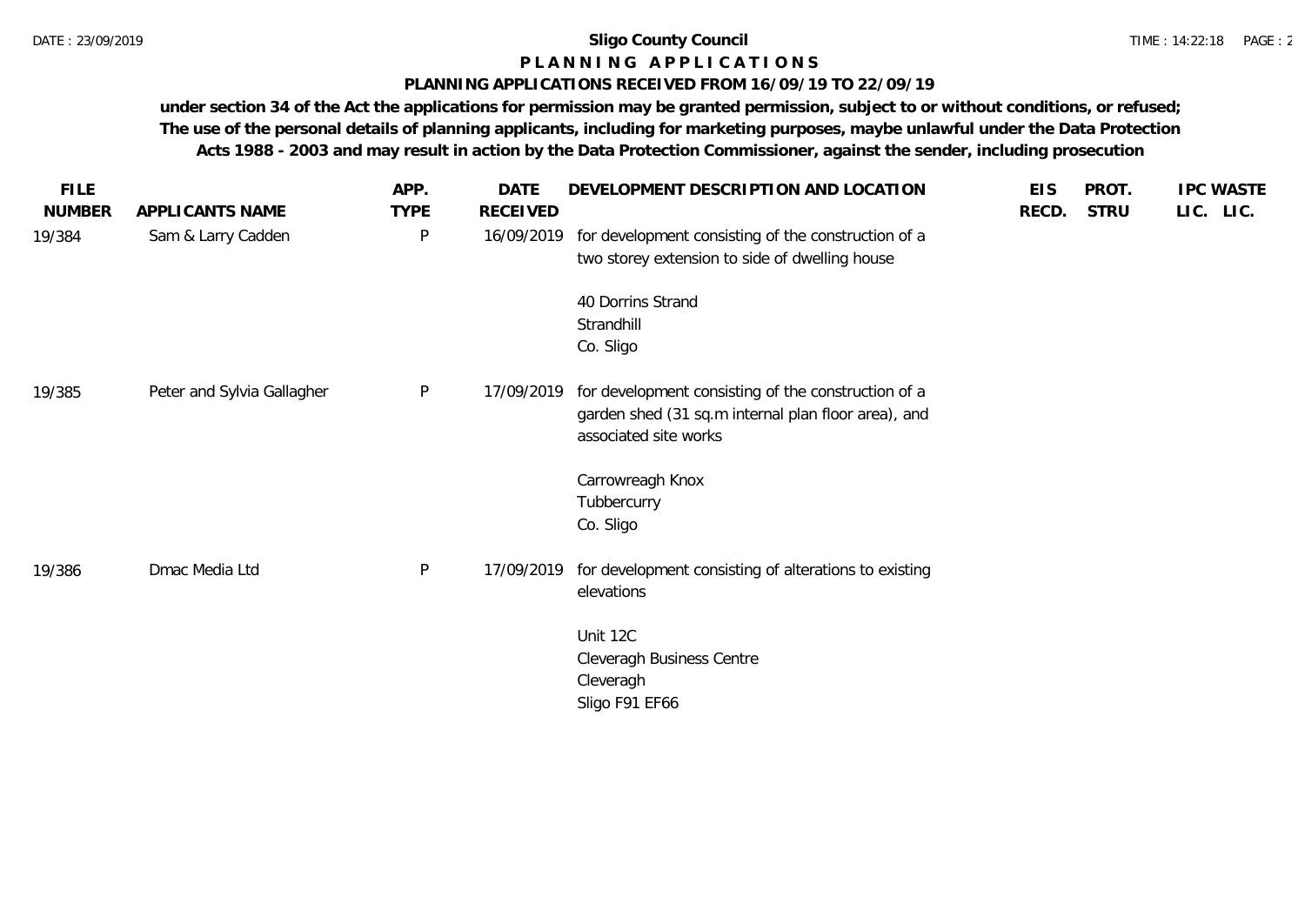#### TIME : 14:22:18 PAGE : 3

### **P L A N N I N G A P P L I C A T I O N S**

### **PLANNING APPLICATIONS RECEIVED FROM 16/09/19 TO 22/09/19**

| <b>FILE</b>   |                                      | APP.        | <b>DATE</b>     | DEVELOPMENT DESCRIPTION AND LOCATION                                                                                                                                                                                                                                                                                         | <b>EIS</b> | PROT.       | <b>IPC WASTE</b> |
|---------------|--------------------------------------|-------------|-----------------|------------------------------------------------------------------------------------------------------------------------------------------------------------------------------------------------------------------------------------------------------------------------------------------------------------------------------|------------|-------------|------------------|
| <b>NUMBER</b> | APPLICANTS NAME                      | <b>TYPE</b> | <b>RECEIVED</b> |                                                                                                                                                                                                                                                                                                                              | RECD.      | <b>STRU</b> | LIC. LIC.        |
| 19/387        | Colette Rowlette                     | $\sf P$     | 17/09/2019      | PP - for development consisting of (a) Construct<br>new dwelling house and domestic garage, (b)<br>Construct new septic tank and treatment system and<br>associated works, (c) Construct new entrance to<br>public road, (d) Connect to all services and utilities,<br>(e) Carry out all ancillary works as required as site |            |             |                  |
|               |                                      |             |                 | Crowagh (or Dunneill Mountain)<br><b>Dromore West</b><br>Co. Sligo                                                                                                                                                                                                                                                           |            |             |                  |
| 19/388        | Catherine Hack                       | $\sf P$     | 17/09/2019      | for development consisting of construction of a new<br>house together with all associated siteworks                                                                                                                                                                                                                          |            |             |                  |
|               |                                      |             |                 | Kilmorgan<br>Ballymote<br>Co. Sligo                                                                                                                                                                                                                                                                                          |            |             |                  |
| 19/389        | Brian Mitchell & Nicole<br>Gallagher | $\sf P$     | 18/09/2019      | for development consisting of 1. Construction of<br>dwelling house. 2. Construction of domestic<br>garage. 3. Install septic tank and percolation area                                                                                                                                                                       |            |             |                  |
|               |                                      |             |                 | Cloghboley<br>Maugherow<br>Co. Sligo                                                                                                                                                                                                                                                                                         |            |             |                  |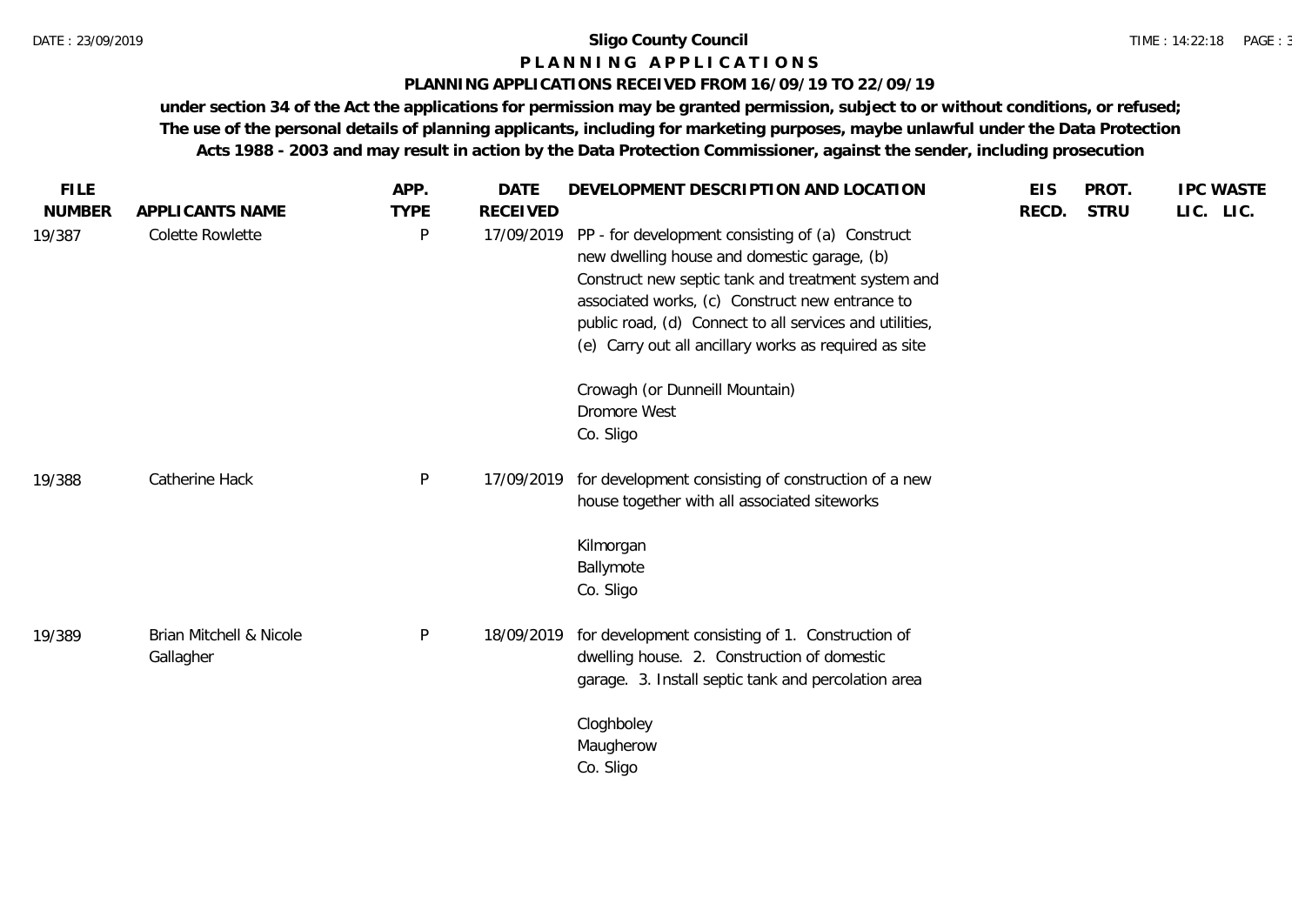### **P L A N N I N G A P P L I C A T I O N S**

### **PLANNING APPLICATIONS RECEIVED FROM 16/09/19 TO 22/09/19**

| <b>STRU</b><br>LIC. LIC.<br><b>NUMBER</b><br><b>TYPE</b><br><b>RECEIVED</b><br>RECD.<br>APPLICANTS NAME<br>Donal & Becky McLoughlin<br>$\mathsf{P}$<br>for development consisting of the extension and<br>19/390<br>18/09/2019<br>reconstruction of existing dwelling house,<br>decommission existing septic tank and install a new<br>on-site wastewater treatment & disposal system<br>Carricknagat Td.,<br>(Leyny Barony)<br>Collooney<br>Co. Sligo<br>Caitriona McDonnell<br>$\mathsf{P}$<br>for development consisting of a single storey<br>19/09/2019<br>19/391<br>domestic garage and associated works<br>Aughamore Near<br>Carraroe<br>Co. Sligo<br>$\mathsf{R}$<br>for development consisting of the Retention of<br><b>Beatrix Hoaker</b><br>19/09/2019<br>19/392<br>Permission for 2 extensions to the rear and side of<br>the existing house<br>64 Doorly Park<br>Cleveragh Demesne<br>Sligo<br>Co. Sligo | <b>FILE</b> | APP. | <b>DATE</b> | DEVELOPMENT DESCRIPTION AND LOCATION | <b>EIS</b> | PROT. | <b>IPC WASTE</b> |
|------------------------------------------------------------------------------------------------------------------------------------------------------------------------------------------------------------------------------------------------------------------------------------------------------------------------------------------------------------------------------------------------------------------------------------------------------------------------------------------------------------------------------------------------------------------------------------------------------------------------------------------------------------------------------------------------------------------------------------------------------------------------------------------------------------------------------------------------------------------------------------------------------------------------|-------------|------|-------------|--------------------------------------|------------|-------|------------------|
|                                                                                                                                                                                                                                                                                                                                                                                                                                                                                                                                                                                                                                                                                                                                                                                                                                                                                                                        |             |      |             |                                      |            |       |                  |
|                                                                                                                                                                                                                                                                                                                                                                                                                                                                                                                                                                                                                                                                                                                                                                                                                                                                                                                        |             |      |             |                                      |            |       |                  |
|                                                                                                                                                                                                                                                                                                                                                                                                                                                                                                                                                                                                                                                                                                                                                                                                                                                                                                                        |             |      |             |                                      |            |       |                  |
|                                                                                                                                                                                                                                                                                                                                                                                                                                                                                                                                                                                                                                                                                                                                                                                                                                                                                                                        |             |      |             |                                      |            |       |                  |
|                                                                                                                                                                                                                                                                                                                                                                                                                                                                                                                                                                                                                                                                                                                                                                                                                                                                                                                        |             |      |             |                                      |            |       |                  |
|                                                                                                                                                                                                                                                                                                                                                                                                                                                                                                                                                                                                                                                                                                                                                                                                                                                                                                                        |             |      |             |                                      |            |       |                  |
|                                                                                                                                                                                                                                                                                                                                                                                                                                                                                                                                                                                                                                                                                                                                                                                                                                                                                                                        |             |      |             |                                      |            |       |                  |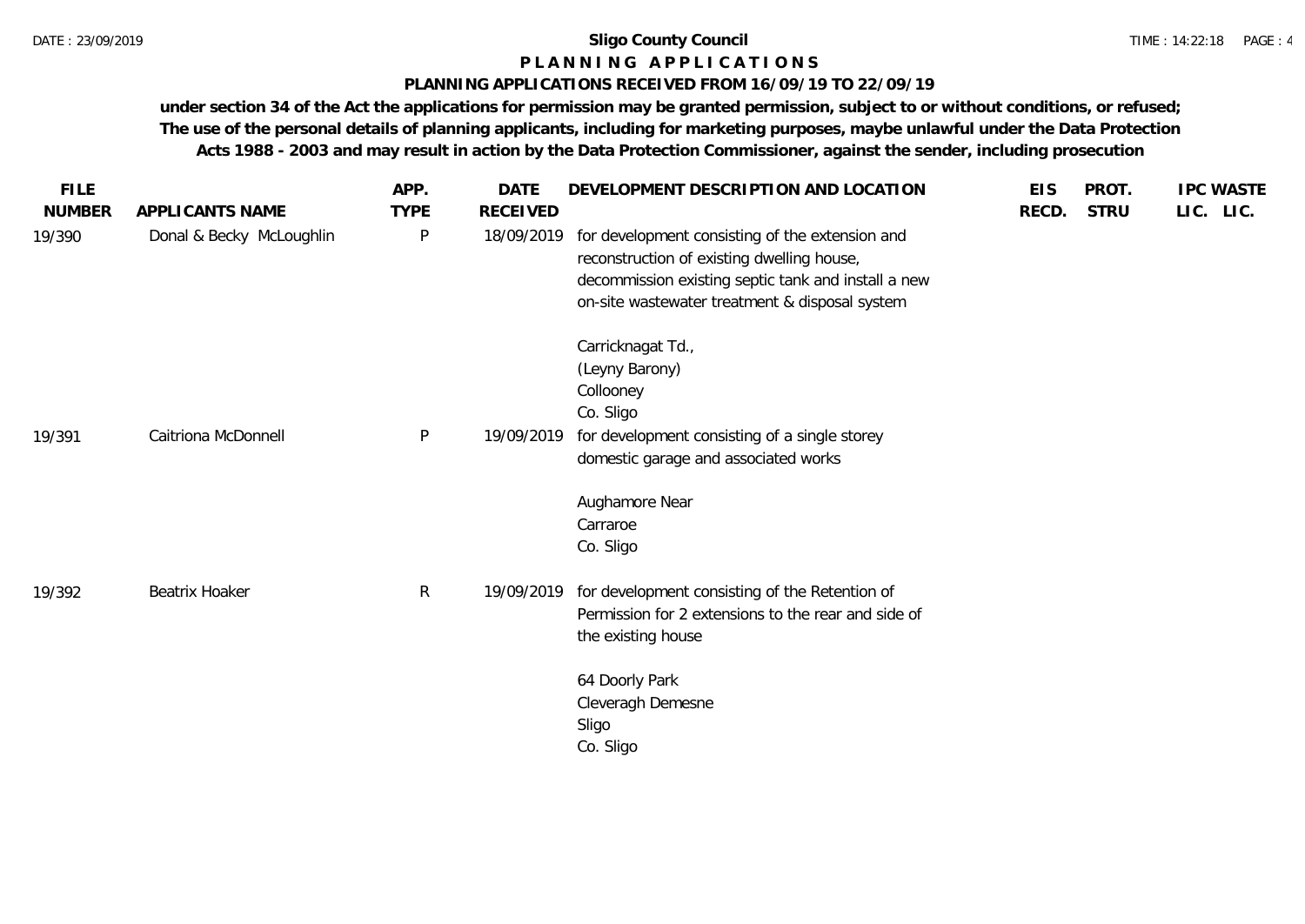### **P L A N N I N G A P P L I C A T I O N S**

### **PLANNING APPLICATIONS RECEIVED FROM 16/09/19 TO 22/09/19**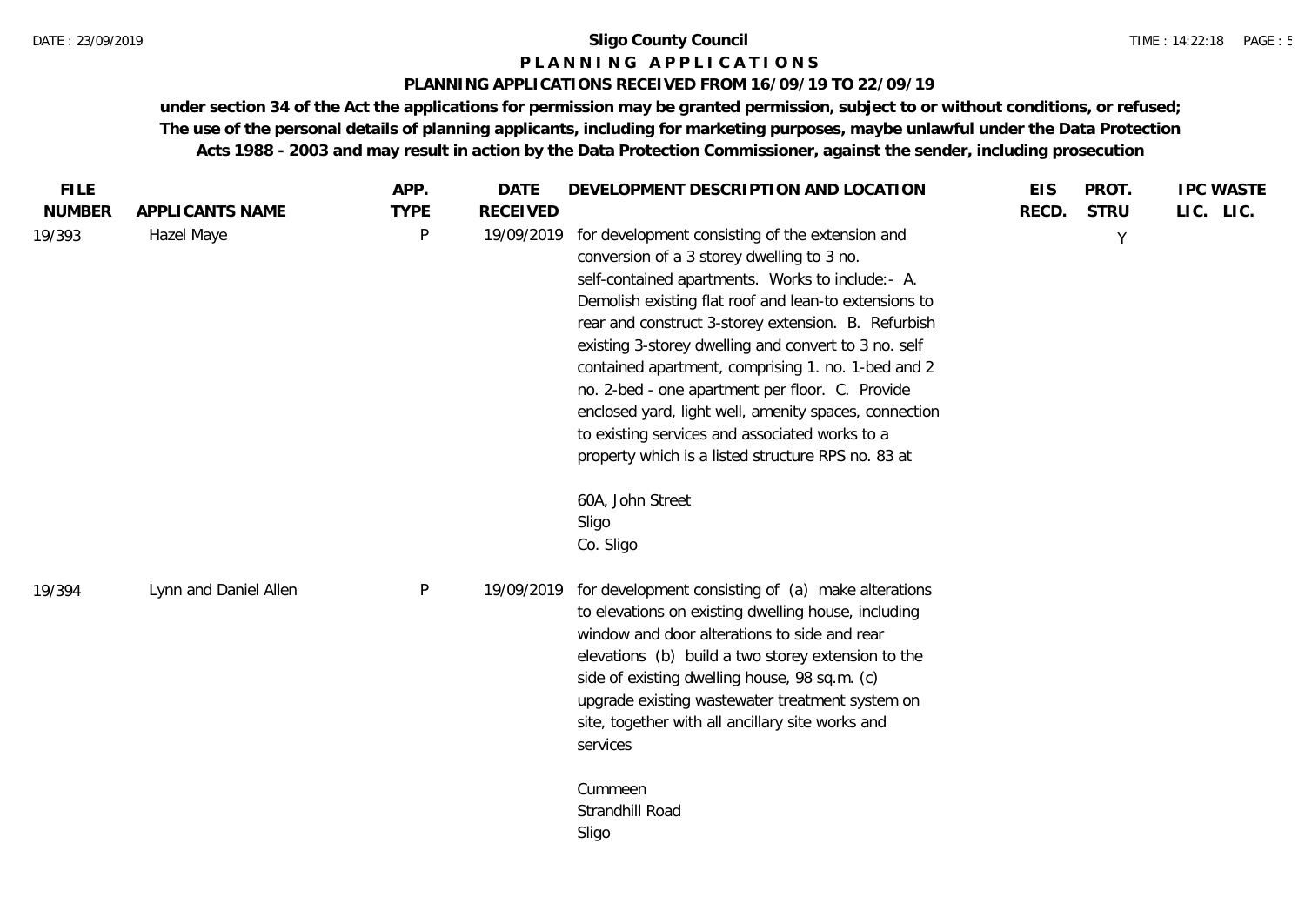#### **P L A N N I N G A P P L I C A T I O N S**

### **PLANNING APPLICATIONS RECEIVED FROM 16/09/19 TO 22/09/19**

**under section 34 of the Act the applications for permission may be granted permission, subject to or without conditions, or refused; The use of the personal details of planning applicants, including for marketing purposes, maybe unlawful under the Data Protection Acts 1988 - 2003 and may result in action by the Data Protection Commissioner, against the sender, including prosecution**

| <b>FILE</b> |                 | <b>APP</b> | DATE            | DEVELOPMENT DESCRIPTION AND LOCATION | <b>PROT</b> | <b>IPC WASTE</b> |
|-------------|-----------------|------------|-----------------|--------------------------------------|-------------|------------------|
| NUMBER      | APPLICANTS NAME | TYPF       | <b>RECEIVED</b> |                                      | RECD. STRU  | LI C.<br>LIC.    |

**Total: 14**

\*\*\* END OF REPORT \*\*\*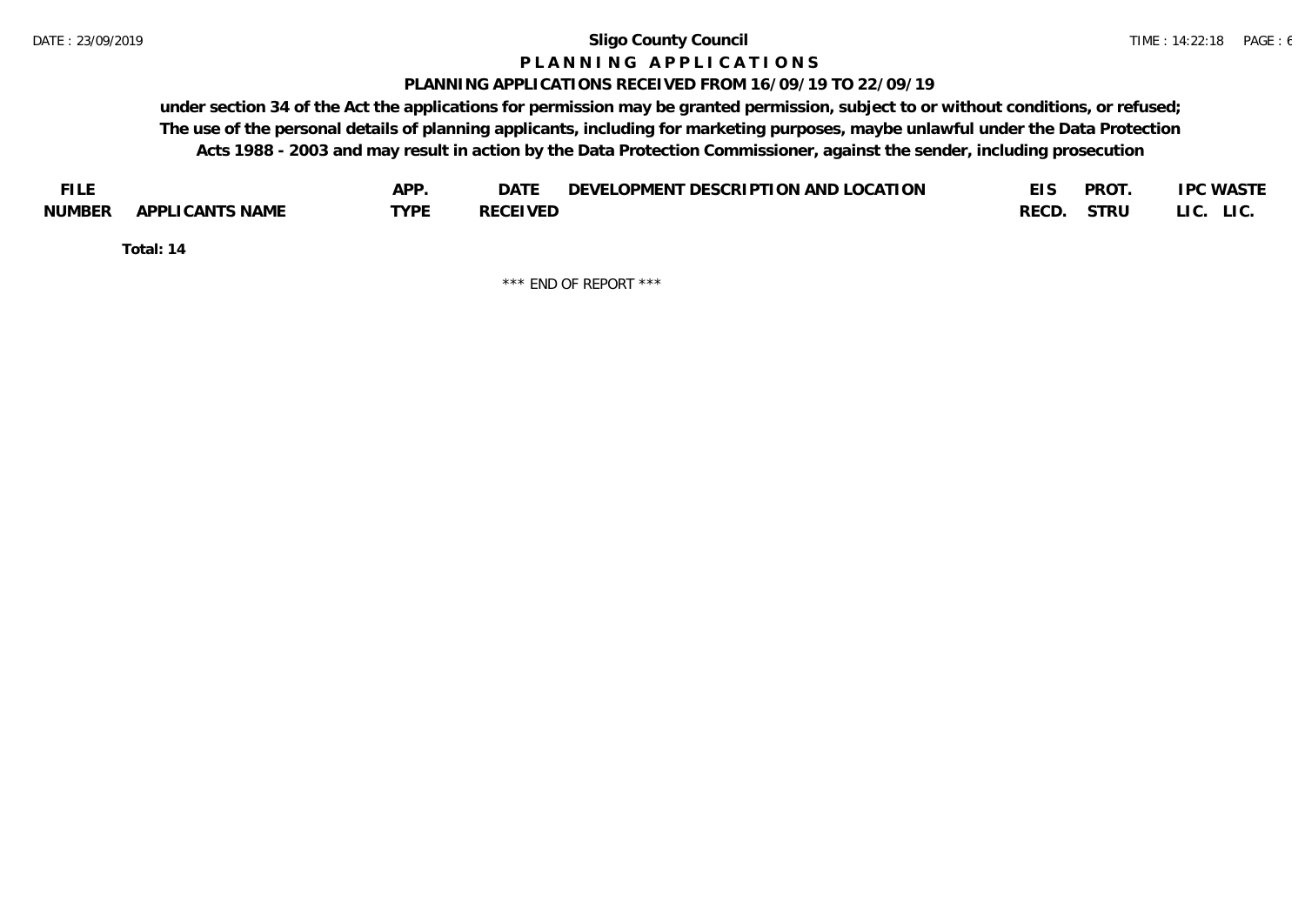# **P L A N N I N G A P P L I C A T I O N S**

## **PLANNING APPLICATIONS GRANTED FROM 16/09/2019 TO 22/09/2019**

**in deciding a planning application the planning authority, in accordance with section 34(3) of the Act, has had regard to submissions or observations recieved in accordance with these Regulations;**

| <b>FILE</b>   |                               | APP.        | <b>DATE</b>     |                                                                                                                                                                                                                                                                                                                                                                      | M.O.        | M.O.          |
|---------------|-------------------------------|-------------|-----------------|----------------------------------------------------------------------------------------------------------------------------------------------------------------------------------------------------------------------------------------------------------------------------------------------------------------------------------------------------------------------|-------------|---------------|
| <b>NUMBER</b> | APPLICANTS NAME               | <b>TYPE</b> | <b>RECEIVED</b> | DEVELOPMENT DESCRIPTION AND LOCATION                                                                                                                                                                                                                                                                                                                                 | <b>DATE</b> | <b>NUMBER</b> |
| 19/137        | Fergus Tuffy & Lisa Reape     | P           | 11/04/2019      | Development consisting of construction of a dwelling<br>house with proprietary effluent treatment system and for<br>all associated site works.                                                                                                                                                                                                                       | 18/09/2019  | P565/19       |
|               |                               |             |                 | Lacknatlieve<br>Enniscrone<br>Co Sligo                                                                                                                                                                                                                                                                                                                               |             |               |
| 19/251        | Caroline & Stephen McCole     | P           | 25/06/2019      | development consisting of construction of (1) a single<br>storey 74.5m2 rear extension (2) a domestic garage (3)<br>upgrading of existing septic tank & percolation area (4)<br>elevational alterations to existing dwelling house<br>including the construction of a new entrance porch with<br>all associated site works.<br>Bunduff Td.<br>Cliffoney<br>Co. Sligo | 18/09/2019  | P569/19       |
| 19/270        | Tom Doohan and Claire Gethins | P           | 03/07/2019      | development consisting of the construction of a 2 storey<br>dwelling house of 230.6 sq.m                                                                                                                                                                                                                                                                             | 17/09/2019  | P564/19       |
|               |                               |             |                 | Ballynaraw South<br>Bunnanaddan<br>Co. Sligo                                                                                                                                                                                                                                                                                                                         |             |               |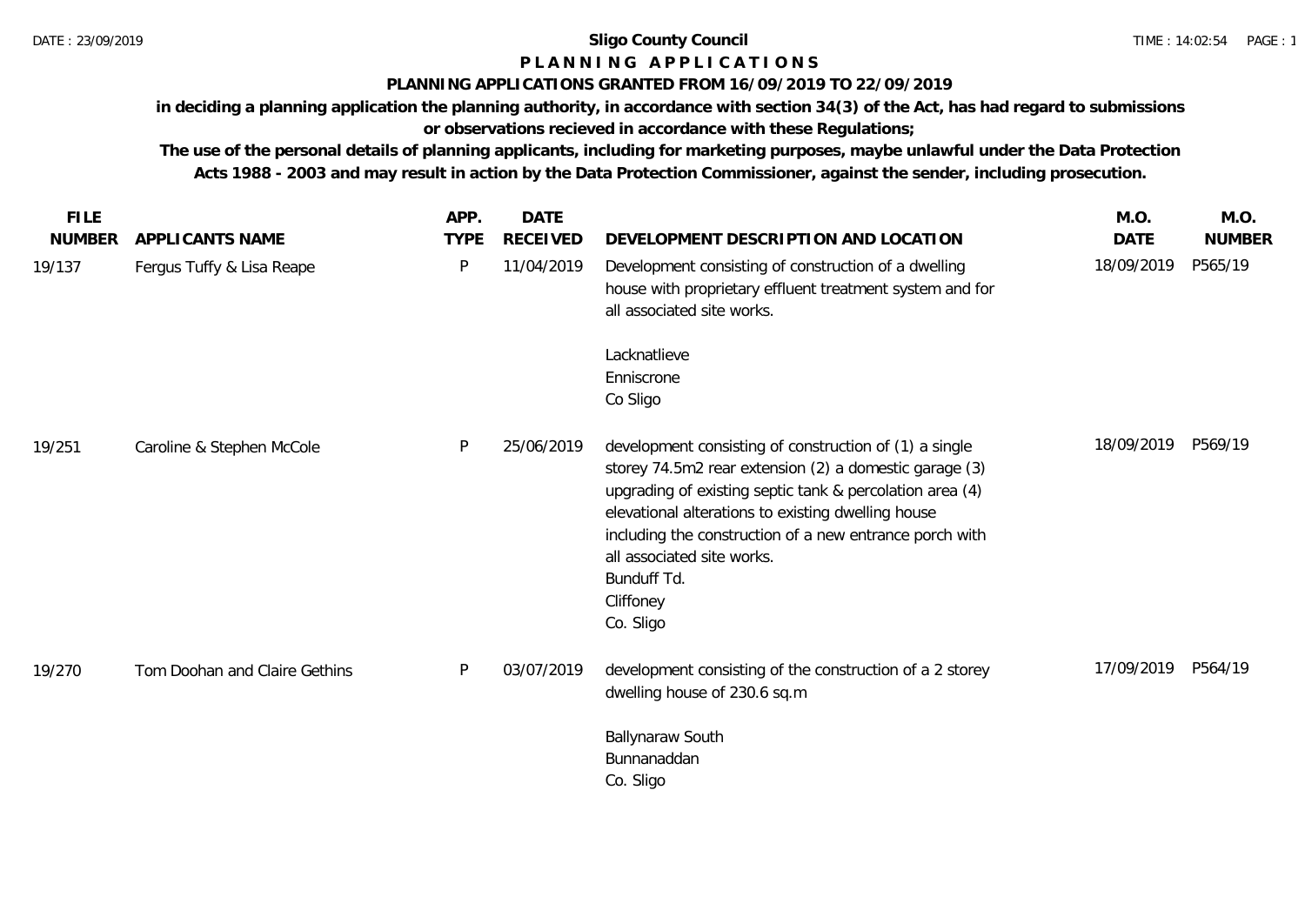# **P L A N N I N G A P P L I C A T I O N S**

# **PLANNING APPLICATIONS GRANTED FROM 16/09/2019 TO 22/09/2019**

**in deciding a planning application the planning authority, in accordance with section 34(3) of the Act, has had regard to submissions or observations recieved in accordance with these Regulations;**

| <b>FILE</b>   |                          | APP.        | <b>DATE</b> |                                                                                                                                                                                                                                                                 | M.O.        | M.O.          |
|---------------|--------------------------|-------------|-------------|-----------------------------------------------------------------------------------------------------------------------------------------------------------------------------------------------------------------------------------------------------------------|-------------|---------------|
| <b>NUMBER</b> | APPLICANTS NAME          | <b>TYPE</b> | RECEIVED    | DEVELOPMENT DESCRIPTION AND LOCATION                                                                                                                                                                                                                            | <b>DATE</b> | <b>NUMBER</b> |
| 19/278        | Colm and Maeve Jinks     | P           | 09/07/2019  | Development consisting of construction of a single storey<br>type domestic house, a new site entrance, construction of<br>a domestic waste water treatment system to current EPA<br>code of practice standards together with all associated<br>ancillary works. | 20/09/2019  | P576/19       |
|               |                          |             |             | Shannon Oughter<br>Co Sligo                                                                                                                                                                                                                                     |             |               |
| 19/287        | Rosaleen & Martin Doonan | P           | 12/07/2019  | development consisting of construction of a dwelling<br>house of 178.61 square meters with septic tank, waste<br>water treatment system, percolation area and associated<br>works<br>Doonflin Upper<br>Skreen<br>Co. Sligo                                      | 20/09/2019  | P573/19       |
| 19/308        | Rob Heelan               | P           | 29/07/2019  | development consisting of the construction of a new<br>dwelling house                                                                                                                                                                                           | 17/09/2019  | P562/19       |
|               |                          |             |             | Rosses Upper<br><b>Rosses Point</b><br>Co. Sligo                                                                                                                                                                                                                |             |               |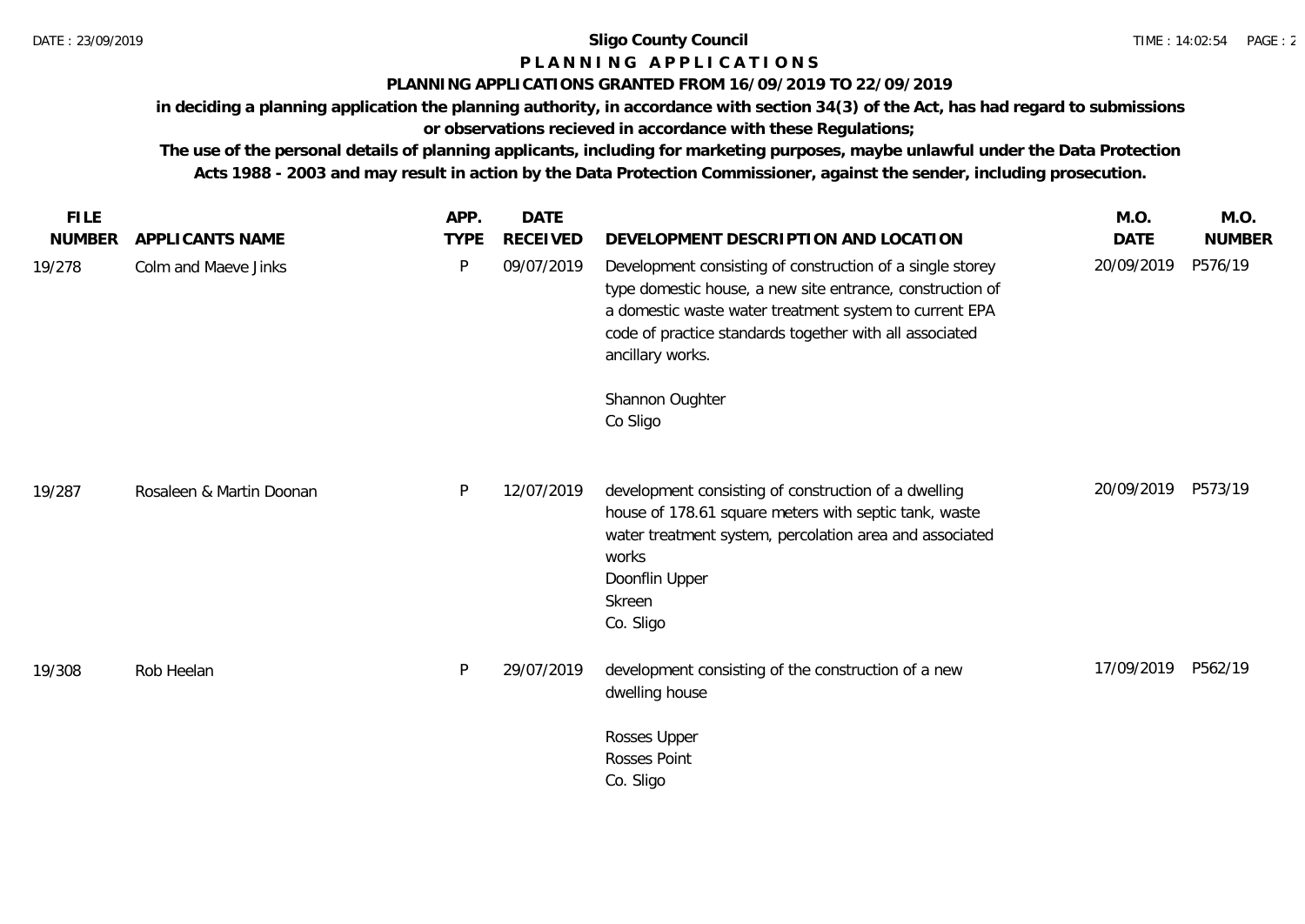# **P L A N N I N G A P P L I C A T I O N S**

## **PLANNING APPLICATIONS GRANTED FROM 16/09/2019 TO 22/09/2019**

**in deciding a planning application the planning authority, in accordance with section 34(3) of the Act, has had regard to submissions or observations recieved in accordance with these Regulations;**

| <b>FILE</b><br><b>NUMBER</b> | <b>APPLICANTS NAME</b>                               | APP.<br><b>TYPE</b> | <b>DATE</b><br><b>RECEIVED</b> | DEVELOPMENT DESCRIPTION AND LOCATION                                                                                                                                                                                                                                                | M.O.<br><b>DATE</b> | M.O.<br><b>NUMBER</b> |
|------------------------------|------------------------------------------------------|---------------------|--------------------------------|-------------------------------------------------------------------------------------------------------------------------------------------------------------------------------------------------------------------------------------------------------------------------------------|---------------------|-----------------------|
| 19/313                       | Mark O'Hara                                          | P                   | 31/07/2019                     | development consisting of the construction of a new<br>entrance and access track for the purposes of thinning,<br>felling and harvesting an existing forestry                                                                                                                       | 18/09/2019          | P567/19               |
|                              |                                                      |                     |                                | Drumshinnagh Td<br>Co. Sligo                                                                                                                                                                                                                                                        |                     |                       |
| 19/315                       | The Select Vestry of the Church of<br>Ireland Church | P                   | 01/08/2019                     | development consisting of an extension to the north<br>elevation through the last window on north elevation of<br>the Church consisting of a community/meeting froom,<br>toilet facilities, kitchenette and sewer connection to a<br>Protected Structure Number: 232                | 20/09/2019          | P571/19               |
| 19/316                       | Three Ireland Services (Hutchison)<br>Ltd            | R                   | 01/08/2019                     | St. Columba's Church<br>Church of Ireland<br>Rosses Point<br>Sligo<br>development consisting of the retention of an existing<br>36m high telecommunications support carrying antennas<br>and link dishes together with ground based equipment,<br>security fencing and access track | 18/09/2019          | P568/19               |
|                              |                                                      |                     |                                | Cloonsillagh<br>Gorteen<br>Co. Sligo                                                                                                                                                                                                                                                |                     |                       |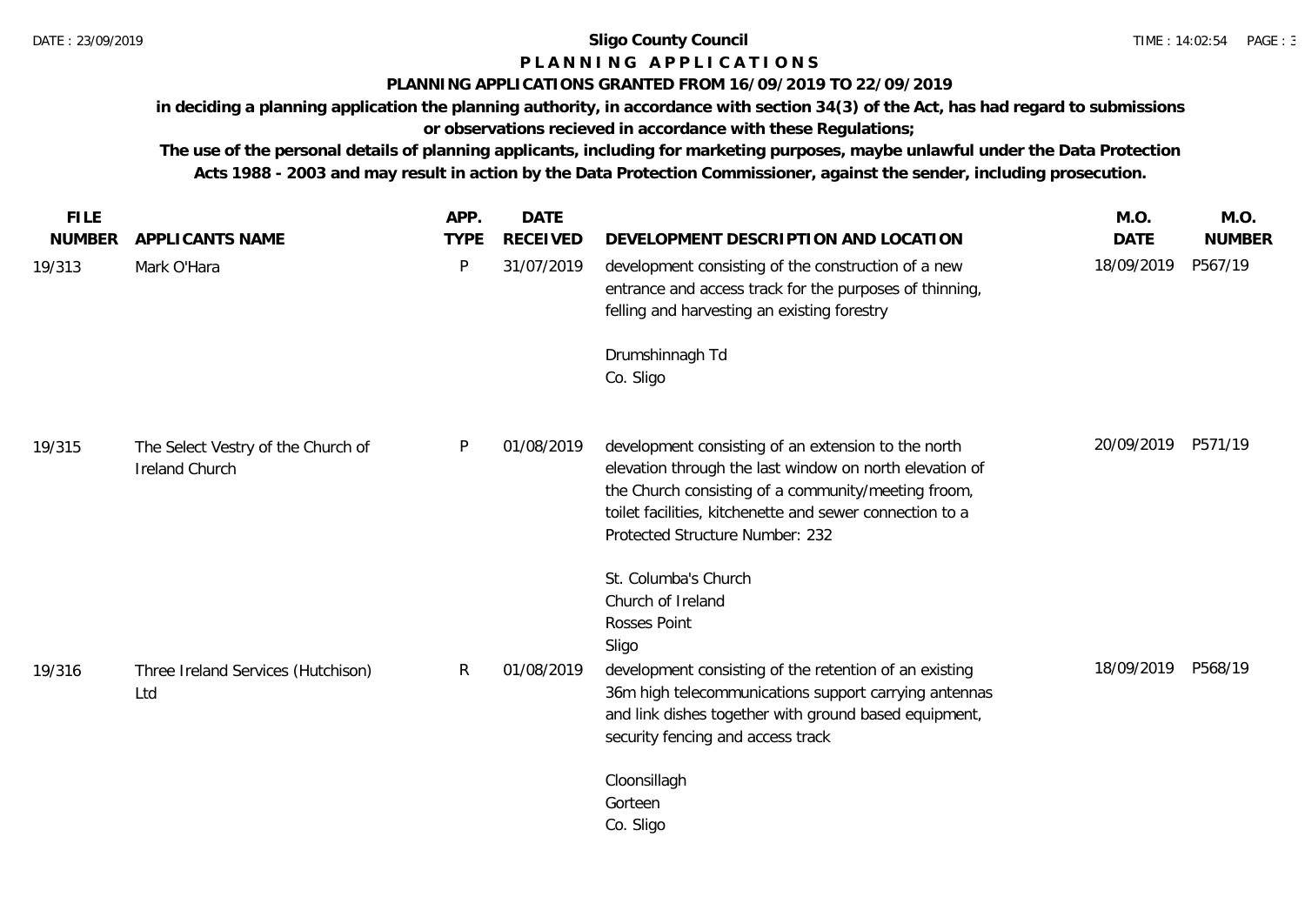### **P L A N N I N G A P P L I C A T I O N S**

### **PLANNING APPLICATIONS GRANTED FROM 16/09/2019 TO 22/09/2019**

**in deciding a planning application the planning authority, in accordance with section 34(3) of the Act, has had regard to submissions or observations recieved in accordance with these Regulations;**

| <b>NUMBER</b><br><b>TYPE</b><br><b>RECEIVED</b><br>DATE<br>DEVELOPMENT DESCRIPTION AND LOCATION<br><b>NUMBER</b><br>APPLICANTS NAME<br>18/09/2019<br>P570/19<br>P<br>01/08/2019<br>19/318<br>development consisting of (1) Change of Use to part of<br>Connolly Motor Group<br>ground floor level of existing building from Retail<br>Warehousing use to 'Seat' Motor Dealership including car<br>showroom, associated offices, ancillary accommodation<br>and all necessary internal works. (2) Provision of new<br>6.00m high free-standing Corner-Wall incorporating the<br>'Seat 'logo. (3) Provision of new 2.850m high<br>free-standing wall incorporating entrance arch to the<br>showroom. (4) Provision of new 4.00m x 1.00m dealer<br>name signage fixed to the front of the existing building.<br>(5) Minor changes to existing elevations incorporating<br>modifications to existing curtain wall glazing and<br>provision of new sliding door. (6) Provision of new<br>6.00m high pylon sign to include the 'Seat' logo. (7)<br>Connection to existing services and all ancillary works<br>Unit 3, North-West Business Park<br>Rathrippen<br>Collooney | Co. Sligo | <b>FILE</b> | APP. | DATE | M.O. | M.O. |
|---------------------------------------------------------------------------------------------------------------------------------------------------------------------------------------------------------------------------------------------------------------------------------------------------------------------------------------------------------------------------------------------------------------------------------------------------------------------------------------------------------------------------------------------------------------------------------------------------------------------------------------------------------------------------------------------------------------------------------------------------------------------------------------------------------------------------------------------------------------------------------------------------------------------------------------------------------------------------------------------------------------------------------------------------------------------------------------------------------------------------------------------------------------------|-----------|-------------|------|------|------|------|
|                                                                                                                                                                                                                                                                                                                                                                                                                                                                                                                                                                                                                                                                                                                                                                                                                                                                                                                                                                                                                                                                                                                                                                     |           |             |      |      |      |      |
|                                                                                                                                                                                                                                                                                                                                                                                                                                                                                                                                                                                                                                                                                                                                                                                                                                                                                                                                                                                                                                                                                                                                                                     |           |             |      |      |      |      |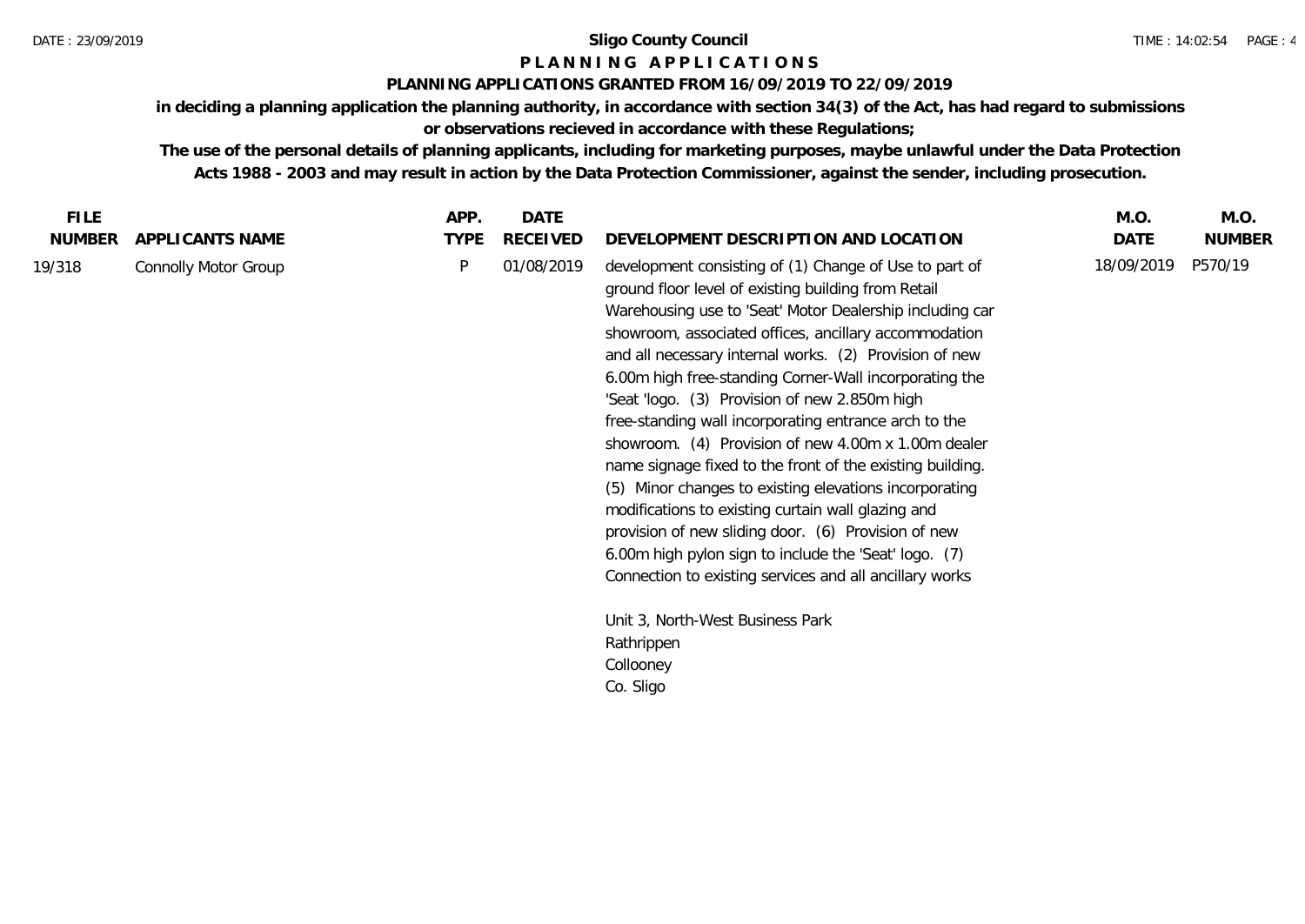# **P L A N N I N G A P P L I C A T I O N S**

### **PLANNING APPLICATIONS GRANTED FROM 16/09/2019 TO 22/09/2019**

**in deciding a planning application the planning authority, in accordance with section 34(3) of the Act, has had regard to submissions** 

**or observations recieved in accordance with these Regulations;**

**The use of the personal details of planning applicants, including for marketing purposes, maybe unlawful under the Data Protection Acts 1988 - 2003 and may result in action by the Data Protection Commissioner, against the sender, including prosecution.**

| <b>FILE</b>   |                      | APP.        | <b>DATE</b> |                                                                                                                                                                                                                                                             | M.O.       | M.O.          |
|---------------|----------------------|-------------|-------------|-------------------------------------------------------------------------------------------------------------------------------------------------------------------------------------------------------------------------------------------------------------|------------|---------------|
| <b>NUMBER</b> | APPLICANTS NAME      | <b>TYPE</b> | RECEIVED    | DEVELOPMENT DESCRIPTION AND LOCATION                                                                                                                                                                                                                        | DATE       | <b>NUMBER</b> |
| 19/321        | <b>Hillary Kelly</b> | R.          | 02/08/2019  | development consisting of 1. Retain first floor attic<br>conversion from storage to habitable rooms. (81.9m2)<br>2. Replace 2 no. Velux windows to the rear with larger<br>windows suitable for escape and rescue. 3. Carry out all<br>ancillary site works | 20/09/2019 | P575/19       |
| 19/329        | Fran Murray          | R.          | 09/08/2019  | No. 29 Marella<br>Bartragh Townland<br>Enniscrone<br>Co. Sligo<br>development consisting of retention to alterations to<br>front porch and velux roof window on front elevation to<br>an existing dwelling.                                                 | 20/09/2019 | P574/19       |
|               |                      |             |             | Oakfield,<br>Co Sligo,<br>F91 K443                                                                                                                                                                                                                          |            |               |

**Total: 12**

\*\*\* END OF REPORT \*\*\*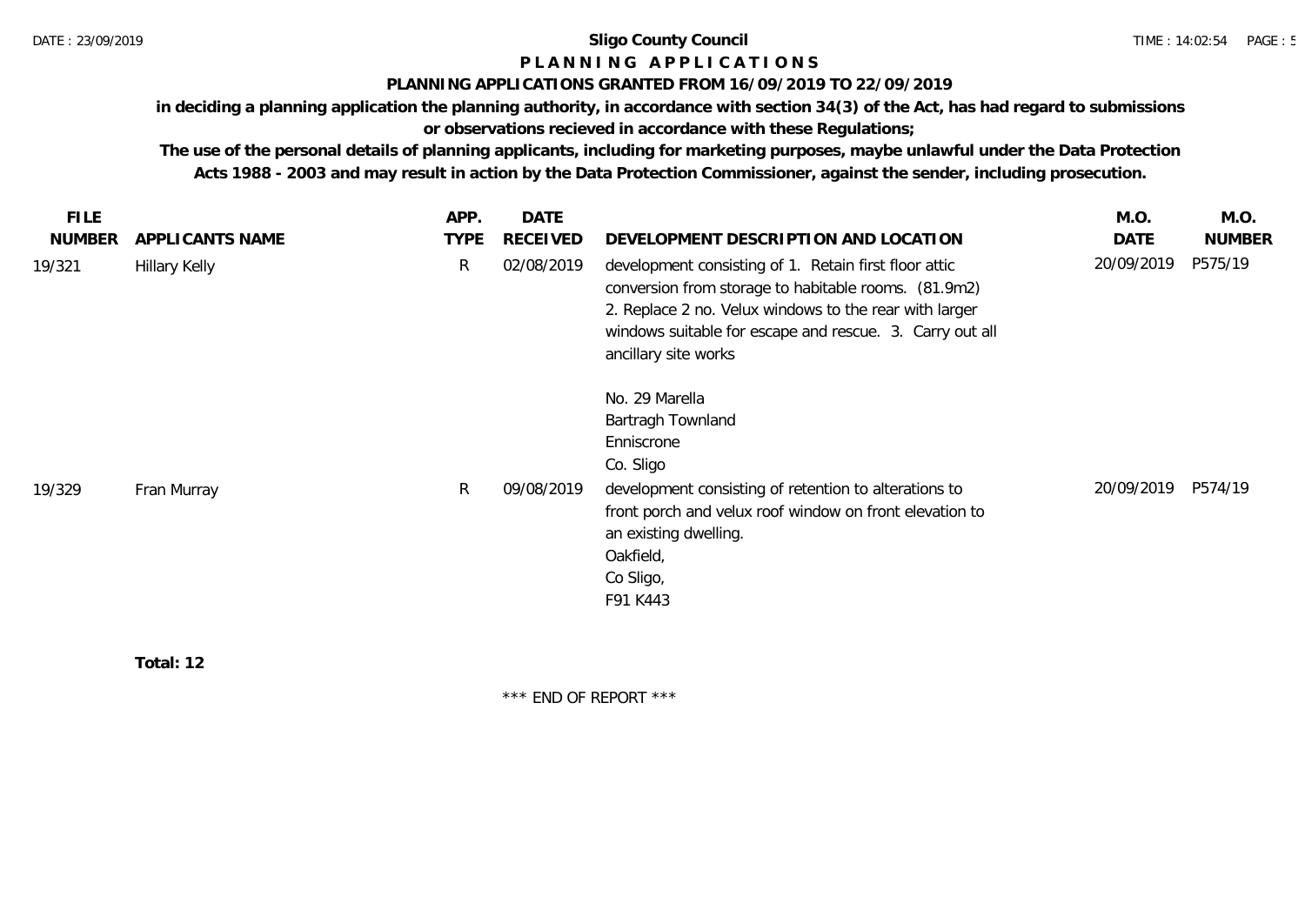### **P L A N N I N G A P P L I C A T I O N S**

#### **PLANNING APPLICATIONS REFUSED FROM 16/09/2019 TO 22/09/2019**

**in deciding a planning application the planning authority, in accordance with section 34(3) of the Act, has had regard to submissions or observations recieved in accordance with these Regulations;**

**The use of the personal details of planning applicants, including for marketing purposes, maybe unlawful under the Data Protection Acts 1988 - 2003 and may result in action by the Data Protection Commissioner, against the sender, including prosecution.**

| <b>FILE</b>   |                                                     | A DE        | $\sim$ $\sim$ $\sim$<br>DA I | <b>ENT DESCRIPTION AND</b><br>$\cap$ nn.<br>)E\/F<br>. JIEN L<br>பட | IVI.U       | IVI.U         |
|---------------|-----------------------------------------------------|-------------|------------------------------|---------------------------------------------------------------------|-------------|---------------|
| <b>NUMBER</b> | <b>ANTS NAME</b><br>A DDI<br>$\sqrt{2}$<br>CAN<br>u | <b>TVDL</b> | ◡⊢                           | <b>OCATION</b>                                                      | <b>DATF</b> | <b>NUMBER</b> |

/

**Total: 0**

\*\*\* END OF REPORT \*\*\*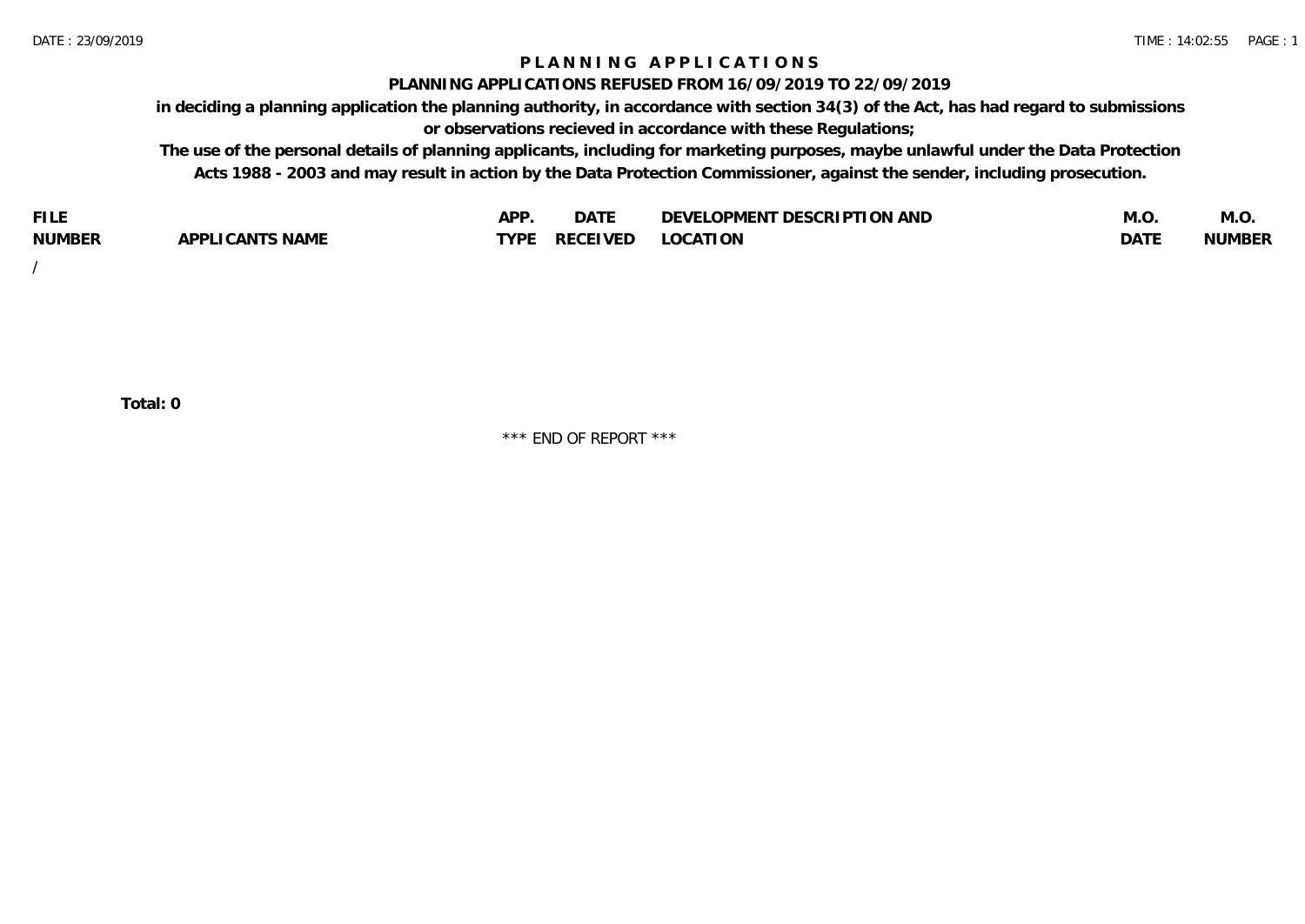# **A N B O R D P L E A N A L A APPEAL DECISIONS NOTIFIED FROM 16/09/2019 TO 22/09/2019**

| <b>FILE</b><br><b>NUMBER</b> | APPLICANTS NAME<br>AND ADDRESS                                                                                         | APP.<br><b>TYPE</b> | <b>DECISON</b><br>DATE | L.A.<br>DEC. | DEVELOPMENT DESCRIPTION AND LOCATION                                                                                                                                                                                                                                                                    | B.P.<br>DEC. DATE | <b>DECISION</b> |
|------------------------------|------------------------------------------------------------------------------------------------------------------------|---------------------|------------------------|--------------|---------------------------------------------------------------------------------------------------------------------------------------------------------------------------------------------------------------------------------------------------------------------------------------------------------|-------------------|-----------------|
| 19/21                        | Cignal Infrastructure Ltd<br>Suite 309, Q House<br>76 Furze Road<br>Sandyford Industrial Estate<br>Dublin 18, D18 T9N1 | P                   | 24/05/2019             | R            | Development consisting of communications<br>infrastructure comprising of a 24 metre monopole<br>structure associated equipment and cabinets, fencing<br>and use of existing access.                                                                                                                     | 17/09/2019        | CONDITIONAL     |
|                              |                                                                                                                        |                     |                        |              | Markievicz Park<br>Cornageeha<br>Cairns Road<br>Sligo                                                                                                                                                                                                                                                   |                   |                 |
| 19/152                       | <b>ESB Telecoms Ltd</b><br>43 Marrion Square<br>Dublin 2                                                               | P                   | 30/05/2019             | C            | for development consisting of the construction of a<br>20 metre high free standing monopole<br>communication structure and its associated<br>antennae, communication dishes and ground<br>equipment, with associated ground-mounted<br>equipment cabinets within a 2.4m high palisade<br>fence compound | 20/09/2019        | MODIFIED        |
|                              |                                                                                                                        |                     |                        |              | ESB's Collooney 38kv Substation<br>R290<br>Townland of Rathrippon<br>Co. Sligo                                                                                                                                                                                                                          |                   |                 |
|                              | Total:<br>$\overline{2}$                                                                                               |                     |                        |              |                                                                                                                                                                                                                                                                                                         |                   |                 |

**\*\*\*\*\*\*\*\*\*\*\*\* END OF REPORT \*\*\*\*\*\*\*\*\*\*\*\***